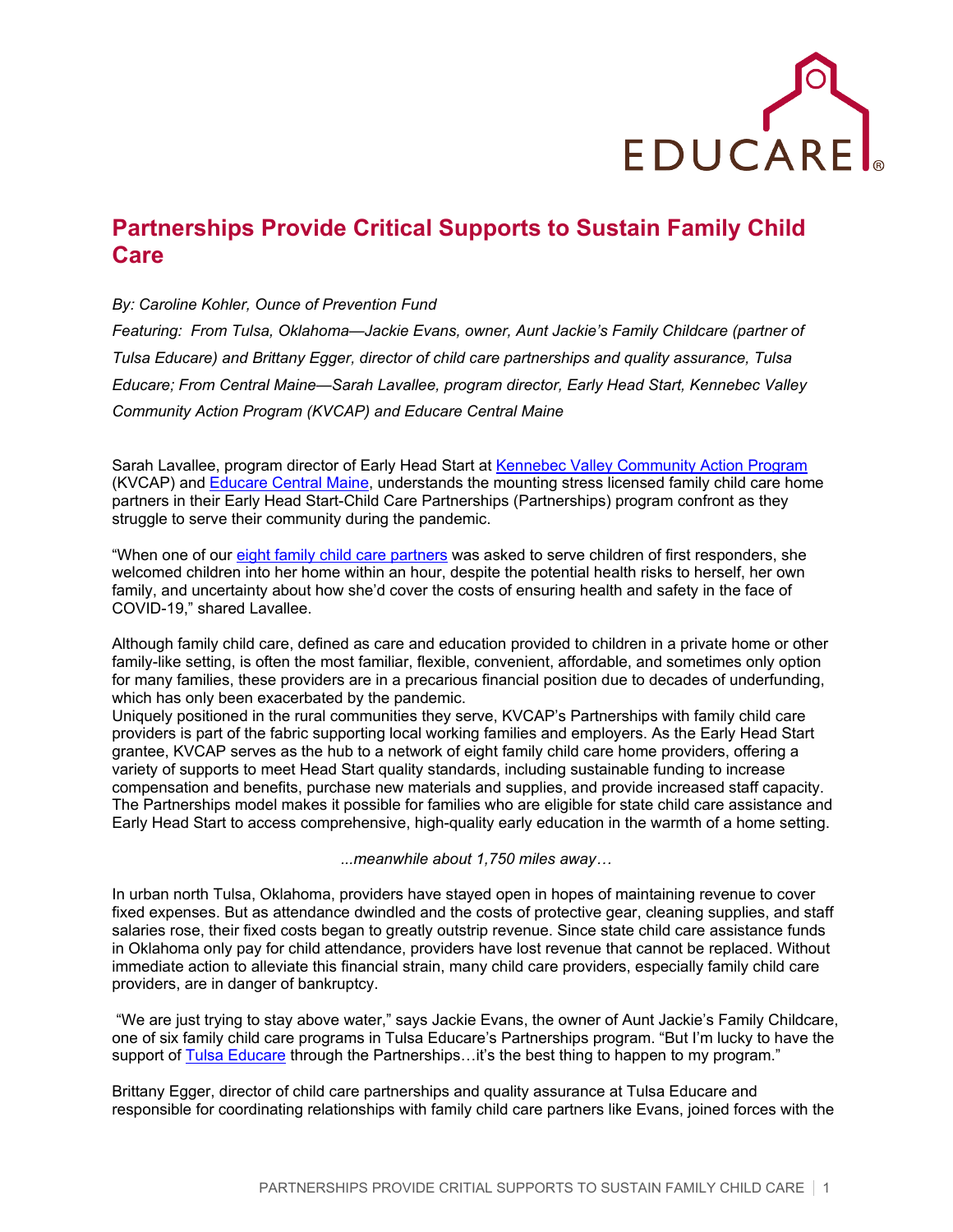

[Birth Through Eight Strategy for Tulsa \(BEST\).](https://www.gkff.org/what-we-do/birth-eight-strategy-tulsa/) This network of over two dozen organizations designed to offer a continuum of support to Tulsa's families with young children made it possible to provide Tulsa Educare's family child care providers with operating stipends, diapers, and Walmart gift cards to alleviate their financial worries.

## **Similar Stories of Struggle and Support**

As states re-open and more parents with infants and toddlers return to work, [parent surveys](https://bipartisanpolicy.org/blog/nationwide-survey-child-care-in-the-time-of-coronavirus/) reveal that many families in urban, suburban, and rural communities prefer smaller family child care settings. Generally, it's nearly impossible for family child care providers to survive because family fees and state subsidies don't cover the costs of quality care and small providers can't capitalize on economies of scale. Now, in the context of COVID-19, survival is even more difficult as providers must serve fewer children, adhere to more costly health and safety standards, hire additional staff to meet lower ratio requirements, and address the impacts of trauma resulting from this global emergency.

Additionally, given public school closures nationwide, many family child care providers may look to lessen their financial worries by providing care to elementary age children – a practice that has proven financially lucrative for family child care providers in the past during school breaks – but could seriously impact the immediate availability of infant and toddler care in family child care.

The pandemic didn't create [these challenges;](https://childcareta.acf.hhs.gov/grantees-providers/national-resources-family-child-care) it just exacerbated them. These vulnerabilities are the direct result of poor public policy and investment choices our nation has been making for decades. With thousands of small, independently licensed family child care businesses nationally, Partnerships between Head Start and child care offer an opportunity to build sustainable provider-based systems that maximize the potential of children, families, and our economic prosperity.

The financial and hands-on technical assistance provided by Tulsa Educare and KVCAP to their family child care partners to navigate the challenges of federal and state funding relief processes have not only kept their partners afloat but enabled them to provide critical services to families in their communities during this unprecedented time.

"The financial support I am receiving is helping me get through," one of KVCAP's family child care providers recently told Lavallee, speaking volumes to the impact of the Partnerships on family child care providers' stability right now.

## **Big, Bold Policy Visions**

As our nation copes with the pandemic, the importance of family child care has never been more evident, yet these small businesses have never been more vulnerable. To ensure the viability of family child care for years to come, we must act now to address the long-standing financing challenges family child care providers confront that are further compounded by the demands of COVID-19. Lavallee, Egger, and Evans offer bold visions for where policymakers can start:

"In order for family child care homes to resume operations to their pre-COVID-19 levels, loan forgiveness, stipends/grants, health benefits, and the ability for all child care programs to pay their employees during fiscally unstable times must be prioritized, especially as programs may have to operate with fewer children long-term as families weigh health and safety risks. We must acknowledge that the financial strain on this critical field has been devastating." **–Sarah Lavallee**

"All states should ensure that subsidy is based on child care enrollment not attendance. Sometimes policies make sense when they are established, but then things change. Nobody thought something like